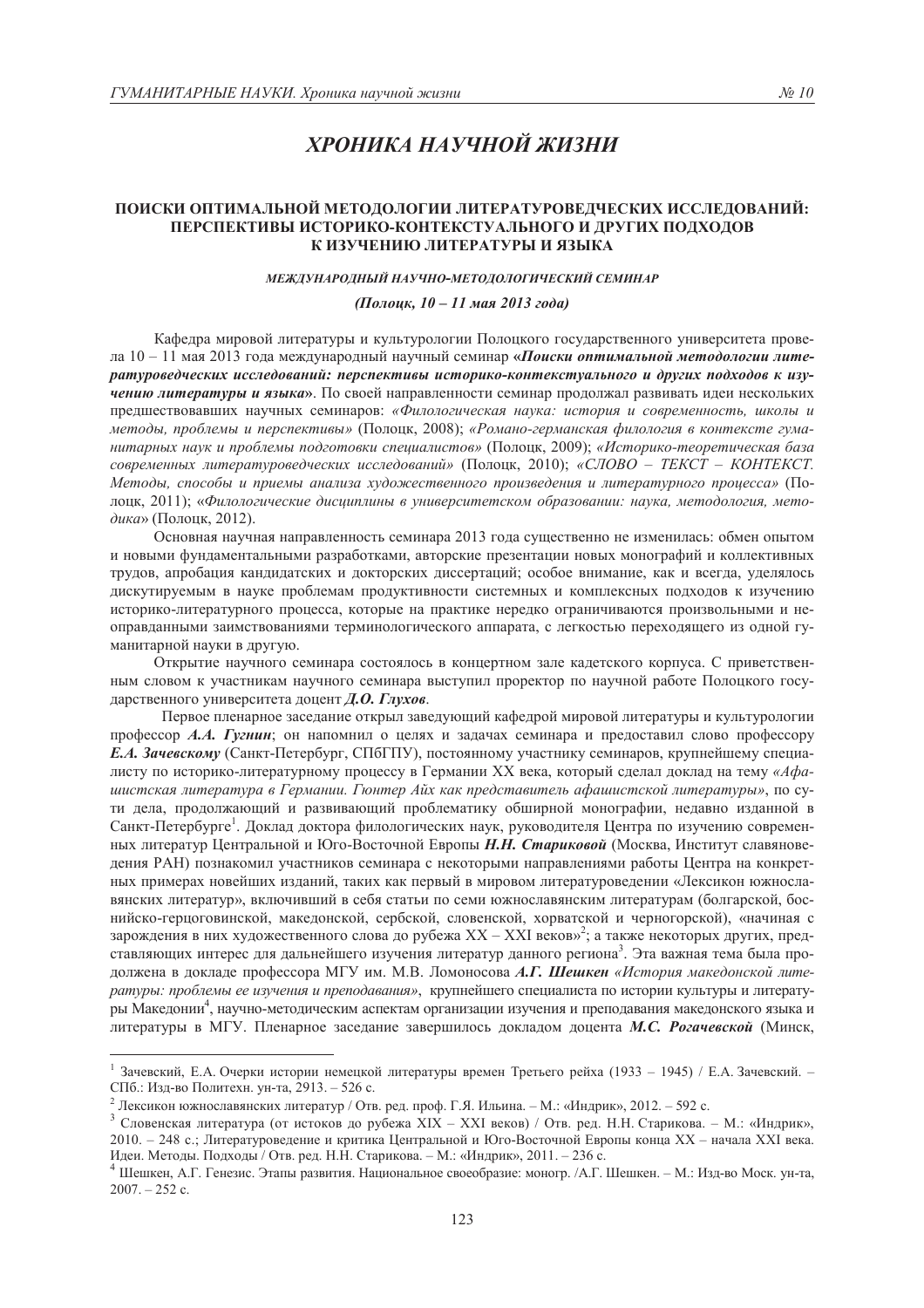МГЛУ; БГУ) «Eloi, Eloi, lama Sabachthani? – или жертвы цивилизации в романе Пэт Баркер "Дорога призраков": история, психология, сакральность». Все пленарные доклады вызвали не только вопросы к докладчикам, но и дискуссионные выступления.

Подводя некоторые итоги этого заседания, профессор А.А. Гугнин отметил успешное начало семинара и подчеркнул особую важность для ученого (не только начинающего) постоянного преодоления не только стереотипов обыленного (массового) сознания, но еще и обыленного (массового) научного сознания, которое неизбежно возникает в современную эпоху дифференциации и разветвления отдельных наук, когда ученый, добивающийся преодоления стереотипов в своей непосредственной области исследования, не успевает (или не хочет) столь же глубоко вникать в открытия, совершающиеся в смежных областях (или воспринимает их поверхностно), что приводит к неизбежным заблуждениям. Историкоконтекстуальный метод требует при всяком сравнении и сопоставлении одинаково глубокого знания сравниваемых объектов - иначе мы невольно попадаем в ловушку обыденных научных стереотипов.

После перерыва работа семинара продолжалась по трем секциям.

На секции «Немецкоязычные литературы» (председатели – проф. Е.А. Зачевский, доц. Т.М. Гордеенок) прозвучали следующие доклады: Е.В. Лушневская (Полоцк, ПГУ) «Зигфрид: миф или сказка?» (на материале скандинавских мифов и «Песни о нибелунгах» аспирантка продемонстрировала наличие в средневековом германском эпосе наличие мифических, сказочных и исторических черт и наметила способы и возможности их разграничения); доцент Л.П. Фукс-Шаманская (ФРГ, Бамберг) в докладе «Дискурс или контекст? (Шиллер в России на рубеже XIX – XX веков» убедительно показала, что, несмотря на значительную исследованность проблемы восприятия Шиллера в России и новейшую монографию Р.Ю. Ланилевского «Шиллер и Россия» (2013), тему эту отнюль нельзя считать исчерпанной, и обозначила целый ряд новых проблем, требующих дальнейших исследований; Л.И. Семчёнок (Полоцк, ПГУ) в докладе «Жанровая природа рассказа И.В. Гёте "Пятидесятилетний мужчина": от моралистического рассказа к новелле» показала идейно-художественную эволюцию Гёте на конкретном примере повторной обработки одного и того же исходного сюжета в 1803 и 1829 годах; Г.В. Новосельцева (Віцебск, ВДУ імя П.М. Машэрава) обратилась в своем выступлении к сравнительному литературоведению ("Спецыфіка мастацкай інтэрпрэтацыі мінулага ў прозе Т. Шторма і Я. Баршчэўскага"); аспирантка Н.А. Рымарчук (Минск, БГУ), продолжая разработку темы отражения Чернобыльской катастрофы в мировой литературе, сделала доклад «Попытаться предостеречь... Художественная интерпретация Чернобыльской трагедии в повести Г. Паузеванг "Облако"»; работа секции была завершена докладом доцента Т.М. Гордеенок (Полоцк, ПГУ) «Идейно-художественное своеобразие романа К. Хайна "Наследие Вайскерна"», представившей разносторонний анализ новейшего романа (2011) одного из интереснейших современных немецких писателей.

### А.А. Гугнин, доктор филологических наук, профессор (Полоцкий государственный университет)

Вторая секция, посвященная англоязычным литературам, работала два дня. В первый день руководил секцией заведующий кафедрой зарубежной литературы МГЛУ (Минск), профессор Ю.В. Стулов, который первым представил присутствующим свой доклад. Выступление касалось такой актуальной проблемы, как литературный канон. На материале современной американской литературы Ю.В. Стулов дал оценку тем проблемам, с которыми сталкиваются литературоведы, включая произведение в литературный канон или исключая произведение из разряда канонических текстов. Доклад вызвал оживленную дискуссию, которую кратко можно свести к вопросам «Кто вправе судить, что относится к канону, а что нет? Какие нюансы следует принимать во внимание при выборе? Как влияет идеология на канон?»

Доклад доцента М.Д. Путровой (Полоцк, заведующая кафедрой английского языка ПГУ) был посвящен лингвистической стороне анализа художественного текста. Опыт лингвистического прочтения поэтического произведения был продемонстрирован на примере англоязычных, а также русскоязычных текстов. Оставшиеся пять докладчиков (преподаватели ПГУ из Полоцка и Новополоцка) поделились промежуточными и итоговыми выводами своих диссертационных исследований. Е.С. Чулова проследила элементы истории литературы в сборнике В. Скотта «Песни шотландской границы». Е.А. Папакуль остановился на проблеме тематико-сюжетного и языкового единства цикла баллад о Робин Гуде. Выступление Е.И. Благодеровой было посвящено становлению жанра рассказа в литературе США. Докладчик О.Ю. Клос затронула вопрос постижения истории через литературу. В частности, исследователь рассмотрела историко-биографическую прозу Вашингтона Ирвинга как способ осмысления американской истории. Завершил работу секции доклад З.И. Третьяк, представившей обзор многообразия литературы «потерянного поколения».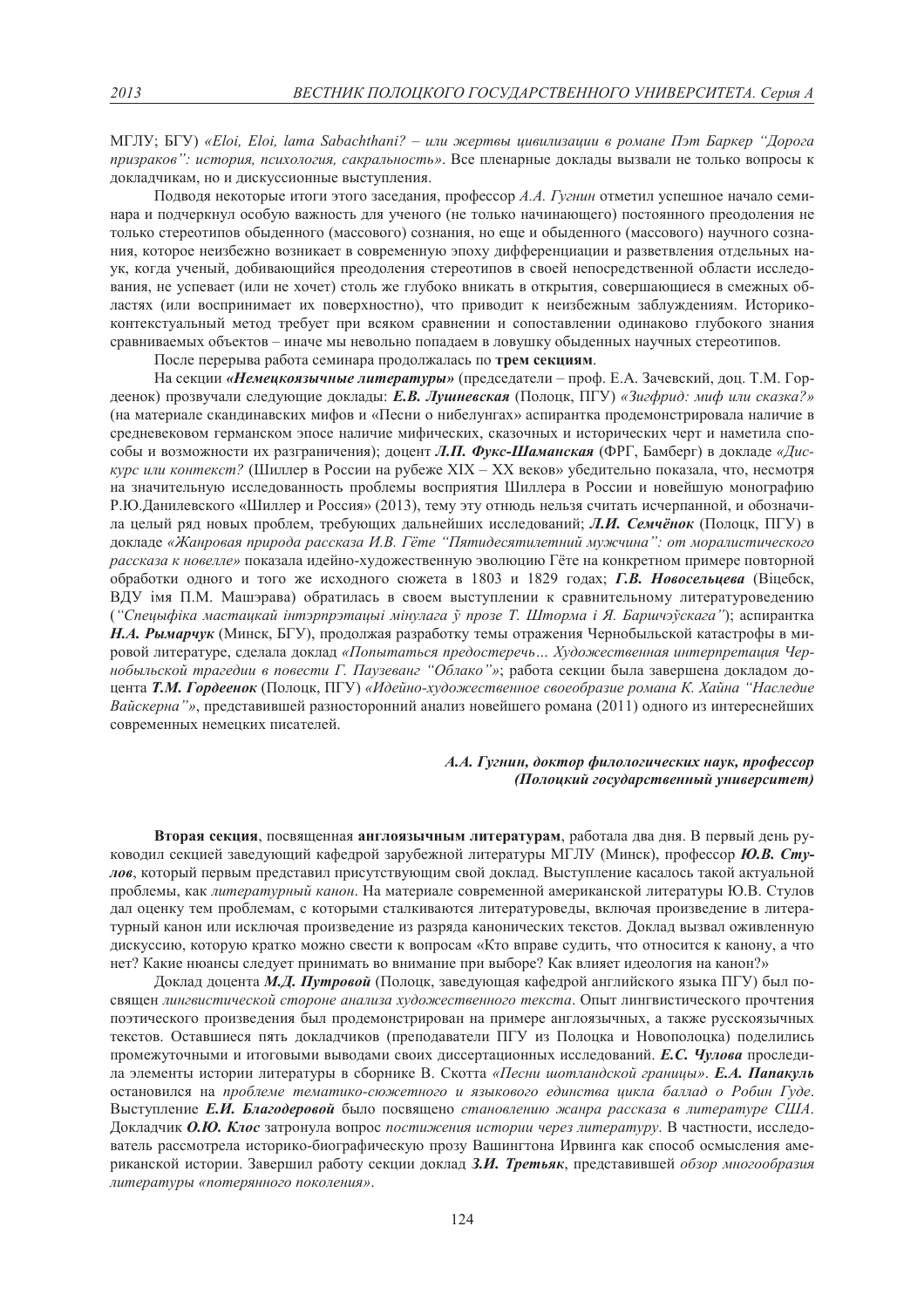Во второй день конференции работой секции руководили преподаватель ПГУ А.А. Никифоров и О.П. Кулик (Витебск, ВГУ им. П.М. Машерова). Были заслушаны все девять заявленных в программе докладов. Выступление А.А. Смулькевич (Полоцк, ПГУ) было посвящено произведению «Исповедь влюбленного» Дж. Гауэра. Исследователь А.А. Никифоров проанализировал афроамериканскую литературу о Второй мировой войне в социально-историческом контексте. Особенности психологизма в ранней лирике Сильвии ПлатМолодая затронула Е.Н. Гражевская (Полоцк, ПГУ). Следующее выступление коснулось не только американской литературы, но и белорусской. Художественную концепцию личности в романах «Нагие и мертвые» Нормана Мейлера и повести Василя Быкова «Журавлиный крик» представила В.А. Гембиикая (Полоцк, ПГУ). Докладчик из Минска (БГУ) А.А. Мананкова проследила барочную концепцию любви в лирике Ричарда Ловлейса. Подробно остановилась на методике преподавания дисциплины «Филологический анализ художественного текста», поделилась опытом обучения филологическому анализу в рамках специализации «Зарубежная литература» на факультете английского языка Минского государственного лингвистического университета доцент Н.В. Колядко. Полемическому усвоению традиции Г. Уэллса в творчестве К.С. Льюиса посвятила свой доклад О.П. Кулик.

Особенностью этого семинара стало возвращение к забытой традиции приглашать выдающихся студентов, достигших высоких результатов в своих курсовых или дипломных проектах. Так, студент 4-го курса специальности «Романо-германская филология» С.В. Гочаков продемонстрировал собственный оригинальный взгляд на элементы предвидения и предсказания в романе Джека Лондона «Железная пята». Студент-выпускник Д.А. Лабовкин подробно раскрыл тему социального протеста в литературе, и в частности в романе Ф.С. Фицджеральда «Великий Гэтсби» и в новелле Т. Капоте «Завтрак у Тиффани».

Работа секции была плодотворной, достигнутые цели семинара были достигнуты. Были проанализированы задачи, обсуждены направления решения этих задач. Молодые ученые прислушались к советам, полученным от заслуженных филологов нашей страны.

### А.А. Никифоров, старший преподаватель (Полоцкий государственный университет)

В рамках третьей секции «Романская филология» было представлено три доклада. Большой интерес вызвал доклад М.И. Тихоненко (Минск, УО ГИПКП), посвященный историко-контекстуальному и лексико-семантическому анализу библейских фразеологических единии в романе Дино Буицати «Татарская пустыня». Сопоставление стилистических средств, способствующих созданию атмосферы «ужасного» в произведениях Г. де Мопассана и Н.В. Гоголя провела И.Г. Лебедева (Полоцк, ПГУ). Выявлено, что, несмотря на разноплановость авторов, существуют сходные стилистические приемы, позволяющие читателю сопереживать чувство страха.

Исследовательница О.В. Паршуто (Полоцк, ПГУ) подняла проблему употребления арготизмов в современном французском разговорном языке. Автором обнаружены тенденции к популяризации арго и широкому проникновению арготизмов в язык художественной литературы.

### И.Г. Лебедева, кандидат филологических наук, доцент (Полоцкий государственный университет)

Работа первой секции проходила 11 мая; доклады были объединить по разным литературам и проблемам. Аспирант С.А. Матырко (Полоцк, ПГУ) открыл заседание докладом «Эпический подход» Б. Брехта в пьесе «Ромул Великий» Ф. Дюрренматта», который стал очередной апробацией завершаемой в этом году кандидатской диссертации. Доцент Л.В. Первушина (Минск, МГЛУ) посвятила свое выступление «Современные подходы к обучению зарубежной литературе (на материале учебного пособия Е.А. Леоновой «Немеикая литература XX века») подробному анализу изданного в Москве учебного пособия известной белорусской германистки<sup>5</sup>, рассмотрев его в широком теоретическом и историколитературном контексте. Старший преподаватель Н.Г. Апанасович (Полоцк, ПГУ) в очередной раз обратилась к польской литературе («У пошуках сэнсу (ідэйна-мастацкія асаблівасці апавядання Е. Анджэеўскага «Паездка»). Два следующих доклада были посвящены белорусской литературе: доцент **Н.Б. Лысова** (Полоцк, ПГУ) подробно рассмотрела жанровые особенности исторических романов Л. Рублевской

<sup>&</sup>lt;sup>5</sup> См. развернутую рецензию Л.В. Первушиной в настоящем номере журнала «Вестник Полоцкого государственного университета. Серия А. Гуманитарные науки».